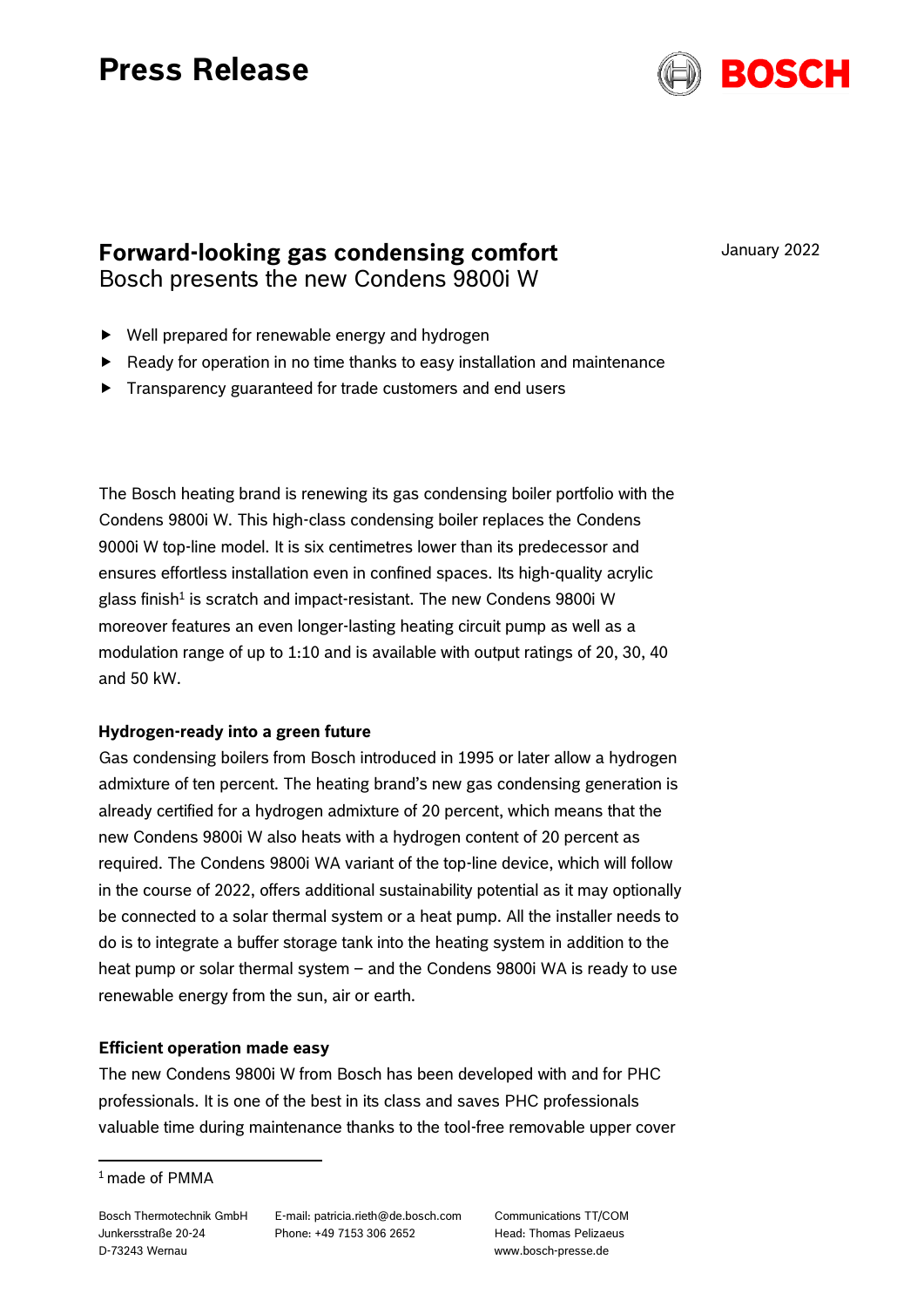and side panels. The front cover and the air box are also opened with a single turn of a screw. The proven C5 heat block is easily accessible from the front for cleaning by a heating engineer. The Condens 9800i W comes factory fitted with the integrated UI 800 full-touch control panel that makes installation and maintenance easy and will be a standard feature of all future Bosch heating solutions, for standardised operation of any device, from heat pumps to gas condensing boilers.

### **Comfortable adjustment of operating temperature**

The separately available RT800 remote control allows end users to easily adjust temperatures and time programmes from the comfort of their sofa. The K30 internet module is included in the scope of delivery for all devices with output ratings of up to 30 kW and enables smart control of the new Condens 9800i W. As soon as the module has been plugged into the slot on the underside of the gas condensing boiler, it can be controlled with all Bosch apps and services.



# **Bosch press photo 01:**

The new Condens 9800i W comes factory fitted with a long-lasting heating circuit pump, features a modulation range of 1:10 and is available with output ratings of 20, 30, 40 and 50 kW. (Source: Bosch)